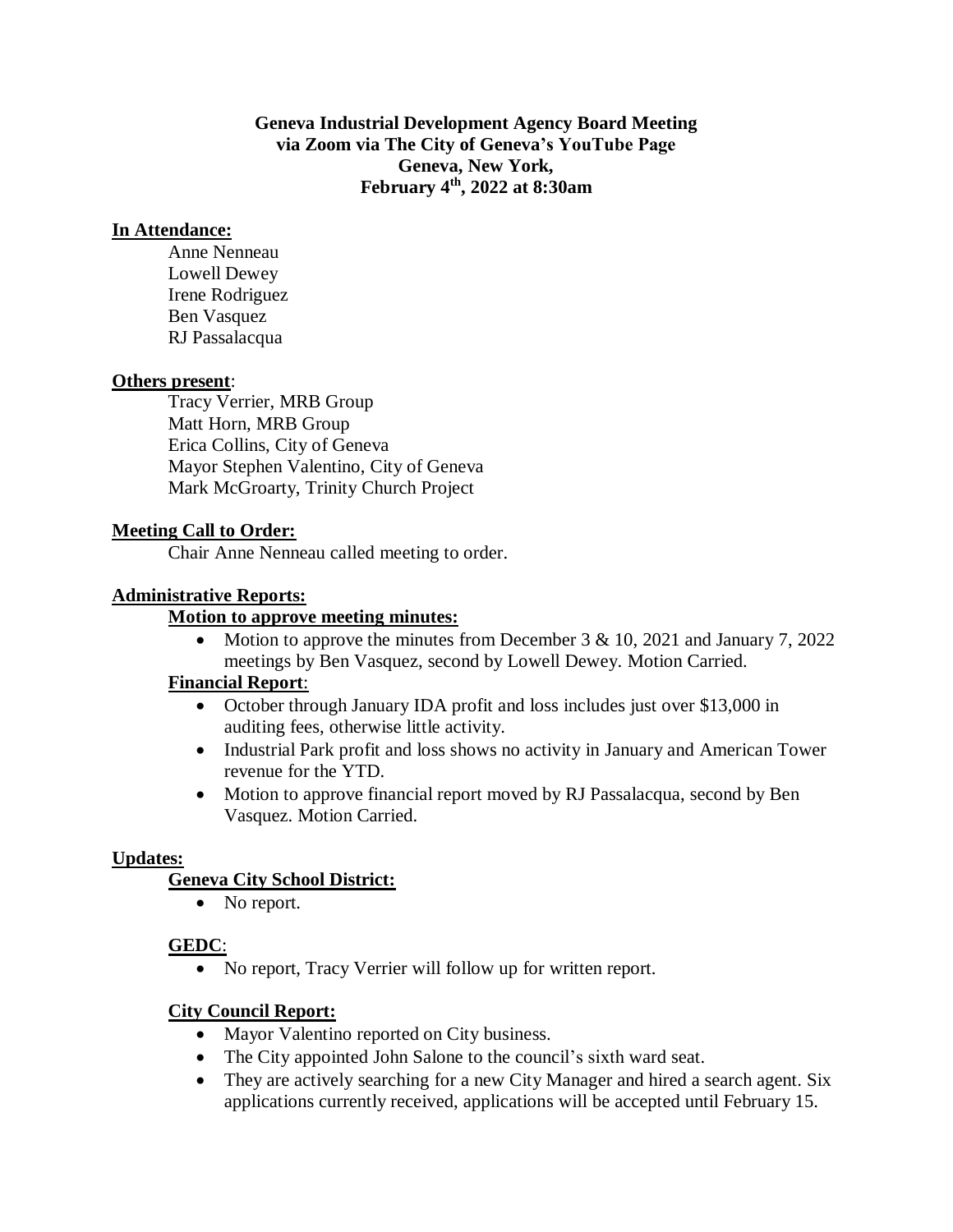Community committee will be involved in applicant review, including Lowell Dewey.

• LDC is seeking feedback from the City on how they can help with economic development in the City.

### **IDA Projects:**

- Gateway, American Tower, and potential GEDC projects will be discussed in executive session.
- Nardozzi will require a lease extension, a resolution is later on the agenda.

### **Nominating Committee:**

- RJ Passalacqua noted that the nominating committee is recommending appointment of Jason Fulton and provided some background.
- Motion to approve nomination of Jason Fulton to the IDA board by RJ Passalacqua, second by Lowell Dewey. Motion Carried.
- The nomination will now be sent to City Council for approval and appointment at their March meeting.

### **New Business:**

# **Trinity Church Presentation**

- This is an informational presentation, no action to be taken.
- Mark McGroarty, project developer, presented the background of the project.
- The Trinity Church, a historic building, has fallen into disrepair. The project would be adaptive reuse, transitioning the church to an inn and event center. This will require a large investment, including \$1.8m in preservation costs.
- This project has been in the works since 2017 and has been through multiple legal challenges, but is now approved by zoning and planning and ready to move forward.
- Mr. McGroarty reviewed the current state of the building, as well as the renovation plans.
- An application will be submitted for initial consideration at the March meeting.

# **Executive Session:**

- To discuss the proposed acquisition, sale or lease of real property, but only when publicly would substantially affect the value thereof.
- Motion to enter Executive Session at 9:17am moved by RJ Passalacqua, second by Irene Rodriguez. Motion to exit Executive Session at 9:30am moved by Ben Vasquez, second by RJ Passalacqua.

# **Unfinished Business:**

# **Nardozzi Lease Extension**

• Nardozzi is in the process of doing due diligence ahead of closing on the property that is under contract.